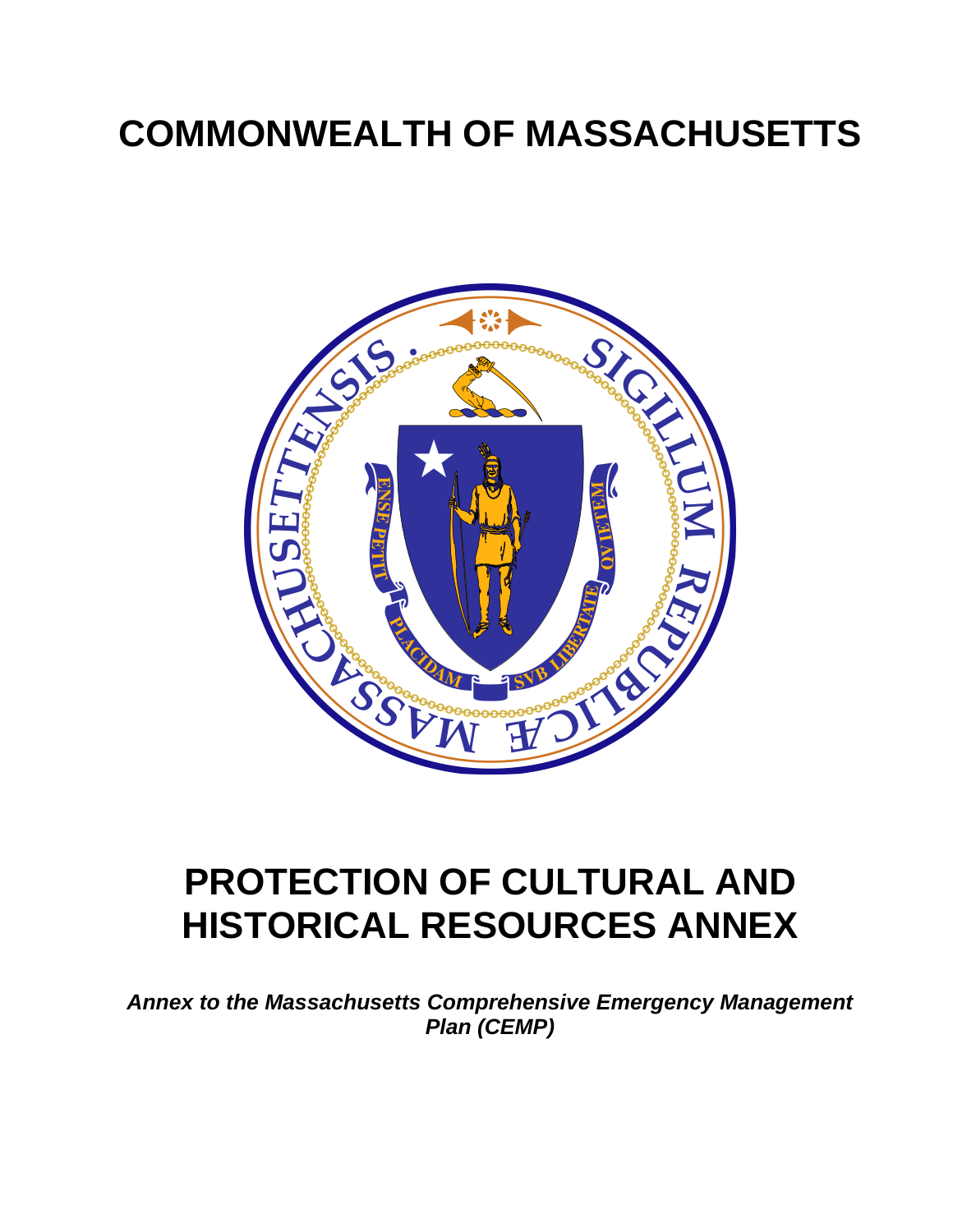# *PROTECTION OF CULTURAL AND HISTORIC RESOURCES ANNEX*

# **Primary Agencies**

Massachusetts Board of Library Commissioners (MBLC) and Massachusetts Archives (MA)

## **Support Agencies**

| American Institute for Conservation of Historic<br>and Artistic Works (AIC - Cultural | Massachusetts Department of Conservation<br>and Recreation (DCR) |
|---------------------------------------------------------------------------------------|------------------------------------------------------------------|
| Emergency Response Team)                                                              | Massachusetts Historical Commission (MHC)                        |
| City of Boston                                                                        | Massachusetts Information Technology Division                    |
| <b>Federal Emergency Management Agency</b>                                            | (ITD)                                                            |
| (FEMA)                                                                                | National Archives and Records Administration                     |
| Heritage Preservation (Heritage Emergency                                             | (NARA)                                                           |
| <b>National Task Force)</b>                                                           | <b>National Park Service</b>                                     |
| <b>Historic New England</b>                                                           | New England Museum Association (NEMA)                            |
| Massachusetts Emergency Management Agency<br>(MEMA)                                   | <b>Northeast Document Conservation Center</b><br>(NEDCC)         |
| Massachusetts Department of Capital Asset                                             |                                                                  |
| Management (DCAM)                                                                     |                                                                  |

## **Adjunct Organizations**

To be determined.

## **I. DEFINITIONS**

**Archives (also archive, archival):** Can refer to one or more collections or institutions, or to the profession of administering those collections or institutions. 1. Materials created or received by a person, family, or organization, whether public or private; 2. Permanent records; 3. The division within an organization that maintains the organization's records of permanent value; 4. An organization that collects archival records; 5. The building (or portion thereof) that houses archival collections.

**Collection:** A group of materials with some unifying characteristic, or that have been assembled from a variety of sources; an artificial collection; OR the holdings of an institution or repository.

**Coordinated Statewide Emergency Preparedness (COSTEP) Massachusetts:** This is a coordinated effort by state and federal agencies, private non-profits, and an array of cultural organizations and resources to create a statewide disaster preparedness plan for cultural resources involving the cultural and emergency management communities regarding disaster mitigation, preparedness, response, and recovery.

**Cultural Resources:** Non-living individual objects and collections with artistic, educational, historic, scientific, or social importance to a community. They might be housed in libraries,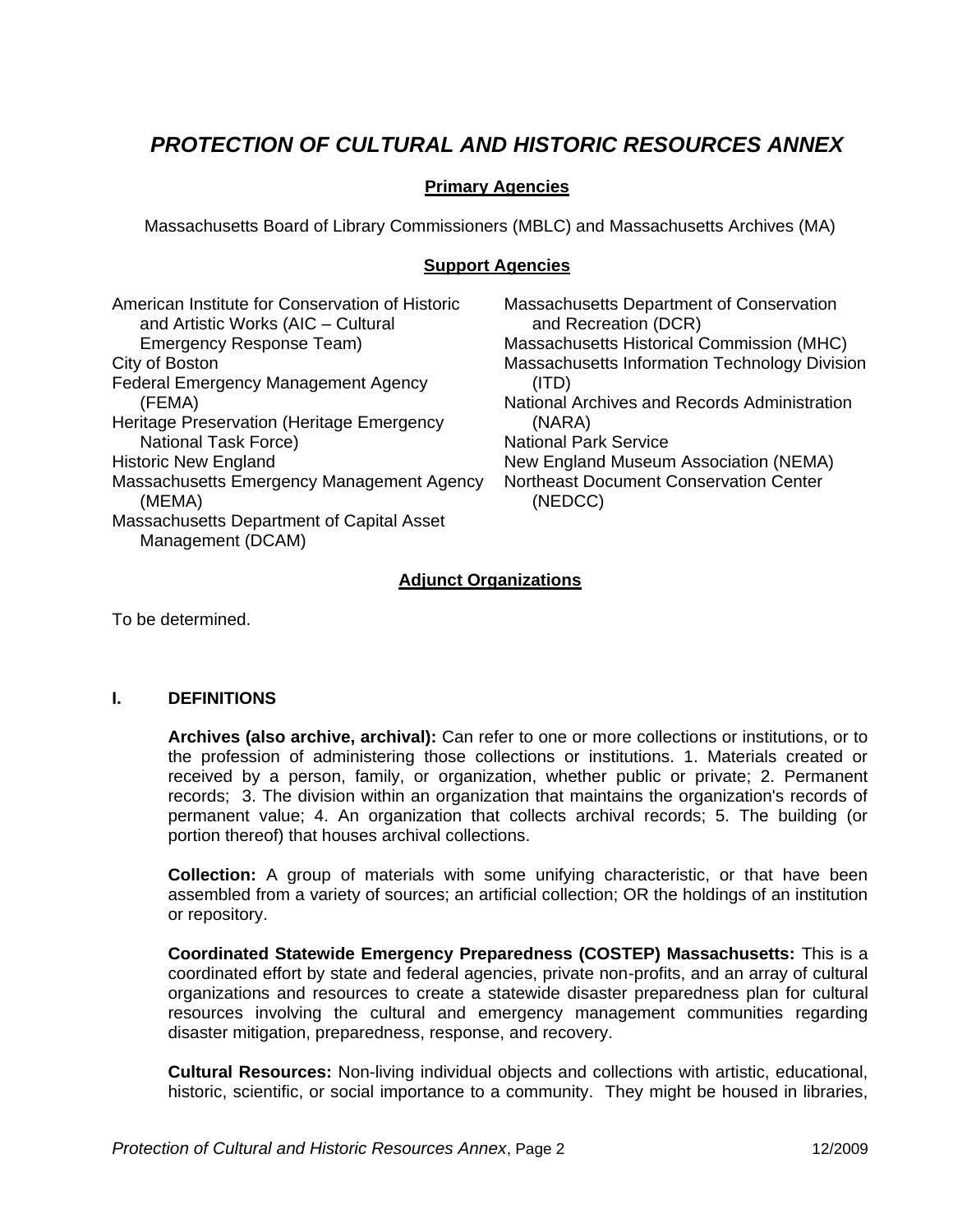archives, museums, public records repositories, historic properties, or other repositories. They might include furniture, textiles, archaeological specimens, works of art, books, archives, etc.

**Essential Records:** Records needed to assist in emergency response; to resume or continue institutional operations; and/or to protect health, safety, property, and rights. Essential records and cultural resource collections may overlap, since some records with critical short-term value will also be culturally significant, and vice versa.

**Historic Properties:** Any prehistoric or historic sites, districts, buildings, or structures included in, or eligible for, the National Register maintained by the Secretary of the Interior. Includes artifacts, records, and remains that are related to or located within the properties.

**Historical Society:** An organization that seeks to preserve and promote interest in the history of a town, area, time period, or subject.

**Library:** A collection of published materials, including books, magazines, sound recordings, DVDs, etc., OR the building used to house such materials.

**Museum:** A public or private nonprofit agency or institution organized on a permanent basis for essentially educational or aesthetic purposes that owns or uses objects, cares for them, and exhibits them to the public on a regular basis.

**Public Record:** Information created or received by a government agency in the course of business that is preserved for future reference.

**Records Management:** The administration of records throughout their life cycle, including creation, use, handling, control, maintenance, and disposition.

**Repository:** Any type of organization that holds cultural resource collections, including archives, libraries, museums, historical societies, and historic properties.

**Vital Statistics:** Public records required by law that document significant life events, such as births, deaths, and marriages.

#### **II. INTRODUCTION**

#### A. Purpose

1. The *Protection of Cultural and Historic Resources Annex* to the Massachusetts CEMP, coordinates federal, state, local, voluntary, and private resources to assist, preserve, and protect public and private cultural and historic institutions and resources before, during, and after natural or man-made emergencies or disasters.

#### B. Scope

The Massachusetts CEMP defines the framework for emergency management activities in the Commonwealth. The *Protection of Cultural and Historic Resources Annex* augments the CEMP by addressing the specialized knowledge, skills, and procedures required in order to support the needs of cultural and historic institutions and resources during an emergency. In support of this goal, the *Protection of*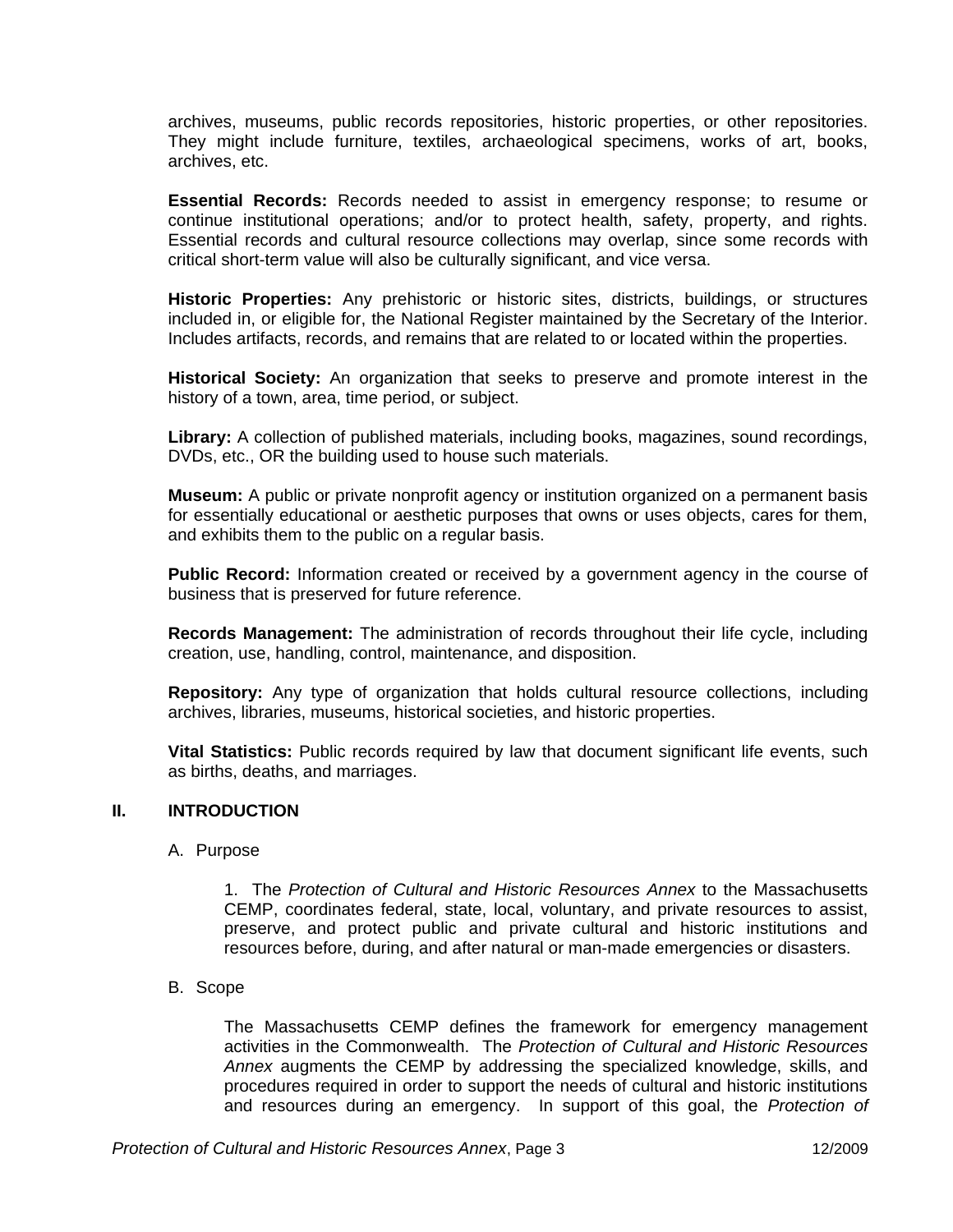*Cultural and Historic Resources Annex* will define a structure for carrying out the following activities:

1. Identifying hazards and assessing risks associated with a natural, accidental, or intentional event as they pertain to cultural and historic resources, and providing guidance to institutions on mitigation steps to take prior to an event.

2. Identifying specific hazards to cultural and historic resources (locales, collections, artifacts, and other items of cultural and historic significance) in the event of an emergency or disaster.

3. Assessing emergency conditions affecting cultural and historic institutions and resources.

4. Promoting mitigation and preparedness among cultural and historic institutions and resources, and aiding the efforts of the emergency management community.

5. Acting as a central location for disaster response information and cooperative response coordination and connecting affected institutions to appropriate disaster recovery services through phone assistance and/or on-site consultation.

6. Coordinating initial assessment of damage with supporting and adjunct agencies.

7. Determining the degree of risk posed to specific cultural resources by an emergency.

8. Releasing information via the Massachusetts Emergency Management Agency (MEMA) Public Information Officer to the general public through public service information announcements, etc. Providing efficient reporting of emergency conditions in conformity with local command and control structure.

9. Providing emergency response/assistance to organizations responsible for the care and preservation of culturally and historically significant resources when and if the emergency is beyond the response capacity or resources of the organization.

10. Making responders aware of potential risks to cultural institutions in an emergency.

11. Providing guidance for the prioritization of available emergency response resources.

12. Providing a coordinated response for the allocation of supplies and for the activation of trained personnel.

13. Providing guidance and, if necessary, coordination and assistance in long-term recovery strategies.

#### **III. POLICIES**

A. MBLC and MA will coordinate and direct the activities of *Protection of Cultural and Historic Resources Annex*.

B. *Protection of Cultural and Historic Resources Annex* will coordinate cultural and historic resources assistance using primary, support, and adjunct agencies.

C. *Protection of Cultural and Historic Resources Annex* operations will use the Incident Command System (ICS).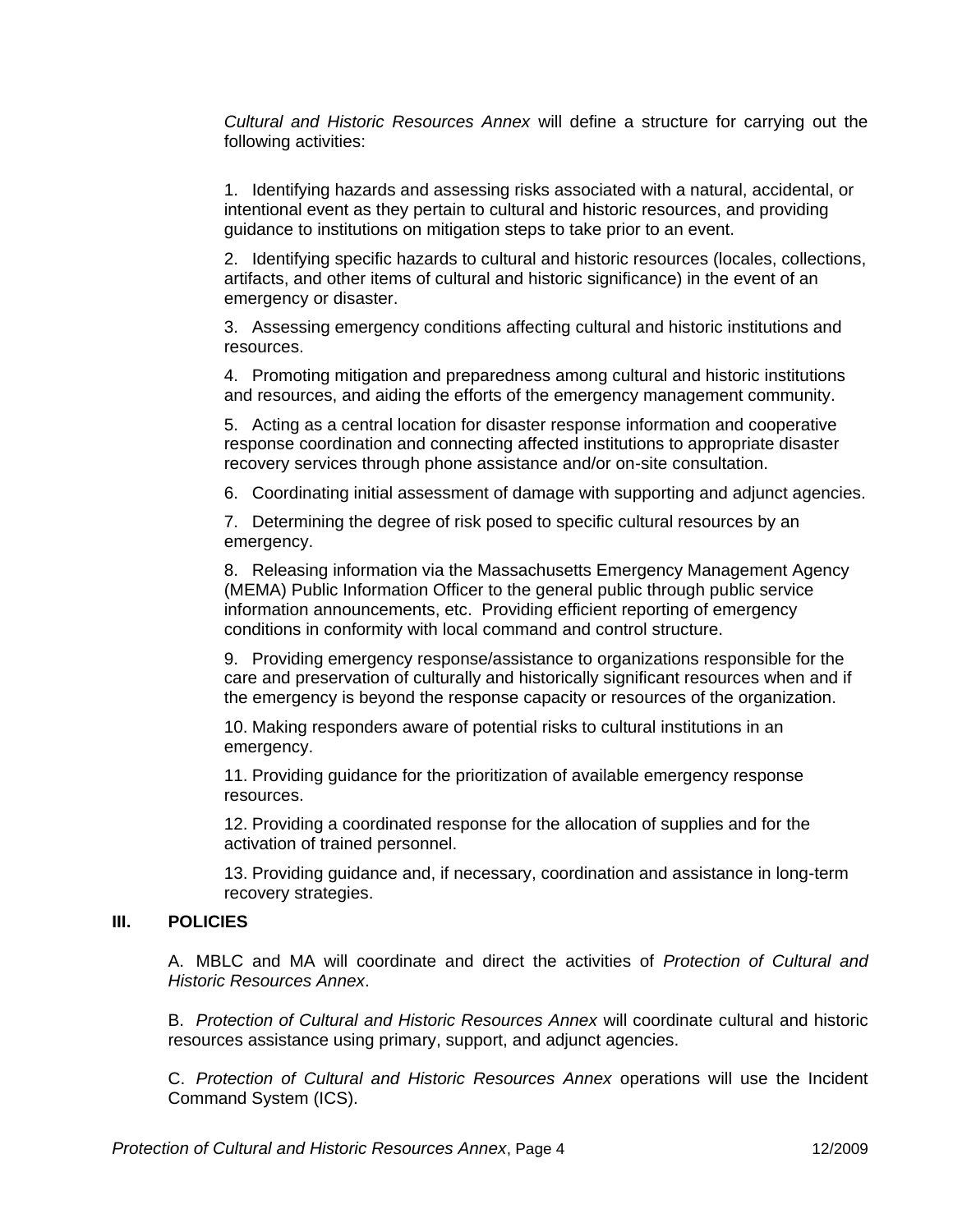# **IV. SITUATION AND ASSUMPTIONS**

#### A. Disaster Condition

1. While addressing human safety concerns, attention must be paid to the role of cultural and historic resources in restoring communities to their previous condition as much as is possible. These steps can have a significant psychological, social, civic, and economic influence on the municipality.

2. Functional continuity of the Commonwealth of Massachusetts is dependent on cultural and historic resources and institutions, whose holdings provide our public identity, memory, history, and economic health. The Commonwealth is home to a vast number of historic sites and houses, libraries, archives, museums, and other buildings/institutions of cultural or historical significance, many of these of national importance. Public and private historic resources are the ultimate responsibility of their respective caretakers. All cultural institutions are responsible for their own internal disaster mitigation and preparedness planning. This process should include a current institutional disaster plan and an updated *Cultural Resources Disaster Information Form* on file with the local Emergency Management Director (EMD). This plan is expected to be enacted if at all possible prior to external assistance.

3. Cultural and historical resources may be open seven days a week including evenings, may be populated by workers, groups of schoolchildren, and other members of the general public, including those with special access needs.

4. A significant natural or man-made emergency/disaster can quickly overwhelm the response capabilities of individual cultural/historic institutions and local governments. Exposure to hazardous materials and conditions in a natural or man-made disaster can have long-term, irreversible effects upon documents and cultural and historic resources of unique cultural and historic significance. Such an emergency/disaster necessitates the need for a comprehensive plan to address potential long-term harm as quickly and effectively as is reasonably possible utilizing local resources to assist organizations and individuals in the proper and timely execution of their own disaster response plans.

5. Coordinated state and/or federal assistance will be necessary to augment local resources when appropriate. The *Protection of Cultural and Historic Resources Annex* will be engaged when the magnitude of the emergency/disaster is such that it is beyond the capabilities and physical resources of the individual institutions and local resources to protect, salvage, and recover their collections.

#### B. Planning Assumptions

1. The following circumstances have been assumed to be true for planning purposes. During an emergency or disaster, expeditious changes to the execution of the plan will need to be made as the facts of the event become known.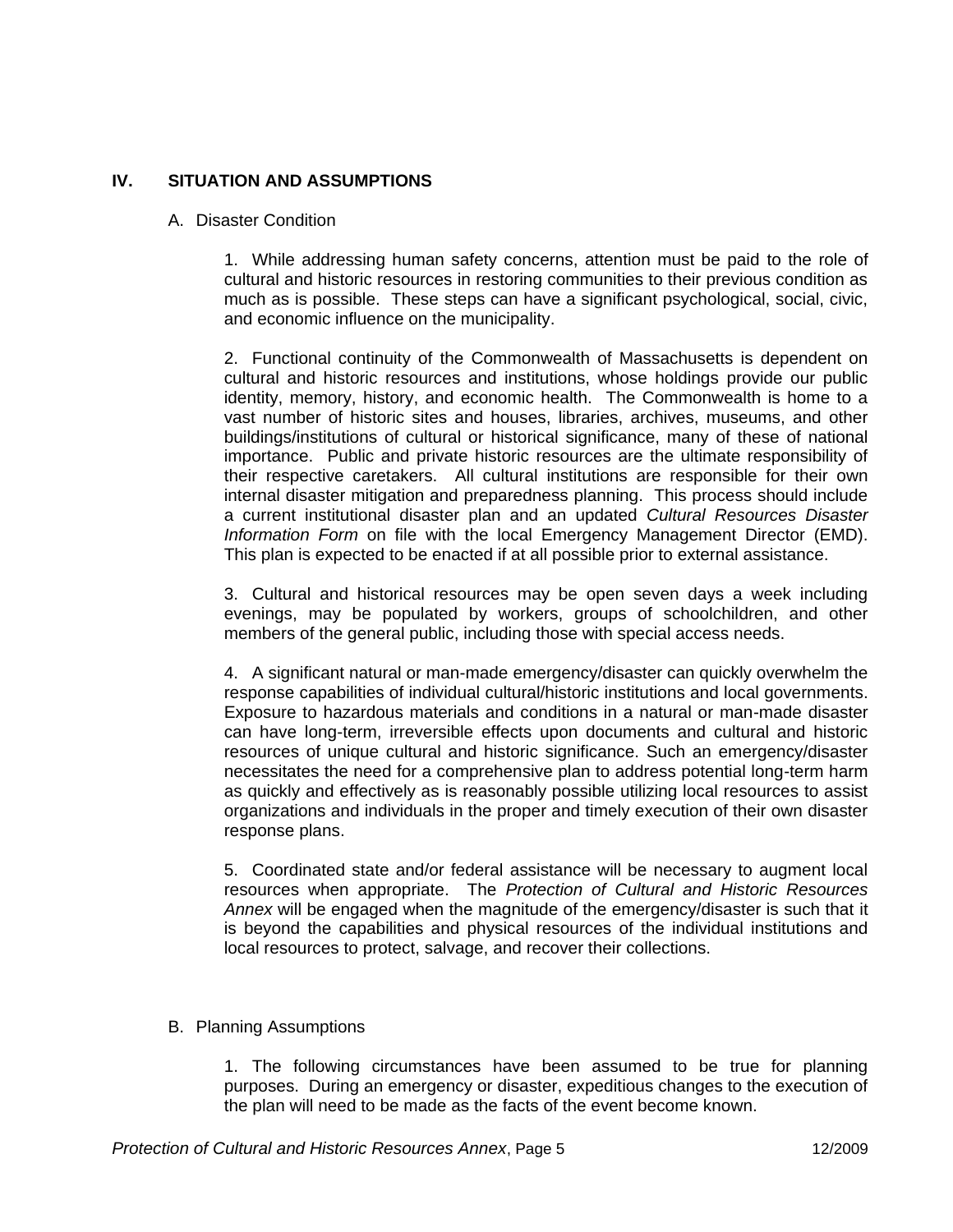2. Damage to utility, transportation, and communications infrastructure will impact emergency notification and response systems.

3. All appropriate Massachusetts state agencies and departments will be involved in emergency operations, consistent with their functions and responsibilities, with respect to emergency/disaster cultural and historic resources issues.

4. Coordination with local governments and MAESFs will be required to meet emergency needs successfully.

5. *Protection of Cultural and Historic Resources Annex* will assist in the impact assessment process as needed or required.

6. State, local, and federal governments, as well as private sector and volunteer agencies assigned responsibilities involving emergency/disaster cultural and historic resources issues will have established operating procedures specifying their emergency support service actions and will be able to communicate and coordinate these actions in an emergency to utilize available capabilities as effectively as possible.

#### **V. CONCEPT OF OPERATIONS**

A. General

1. It is assumed (but not required) that the following activities have occurred prior to activation of the *Protection of Cultural and Historic Resources Annex*:

a) Local government has taken all necessary actions to respond to the emergency prior to requesting assistance from the Commonwealth of Massachusetts.

b) Local government has called upon its local resources, including implementing mutual aid and cooperative agreements for additional services and personnel.

c) Local government has coordinated directly with the local cultural community to provide for an organized flow of information regarding damage to cultural heritage resources following a disaster. This coordination includes designating one or more direct contacts in the cultural community to serve as conduits of this information to the EMD.

2. Upon request from MEMA, the MBLC and the MA will make agency liaisons available to report to the State Emergency Operations Center (SEOC) for coordination and implementation of cultural and historic resources-related requests for assistance.

3. Agency liaisons will staff a work station, identify which support agencies are needed, if any, and take the necessary steps to ensure that support agencies are activated or placed on standby, as needed.

a) As the primary agencies for all activities under this *Annex*, the MBLC and MA will then ensure that all agencies assigned to the *Annex*, in coordination with MEMA, will respond to requests for assistance.

4. All support agencies and organizations will be notified and tasked to provide 24 hour representation as necessary. Each support agency and organization is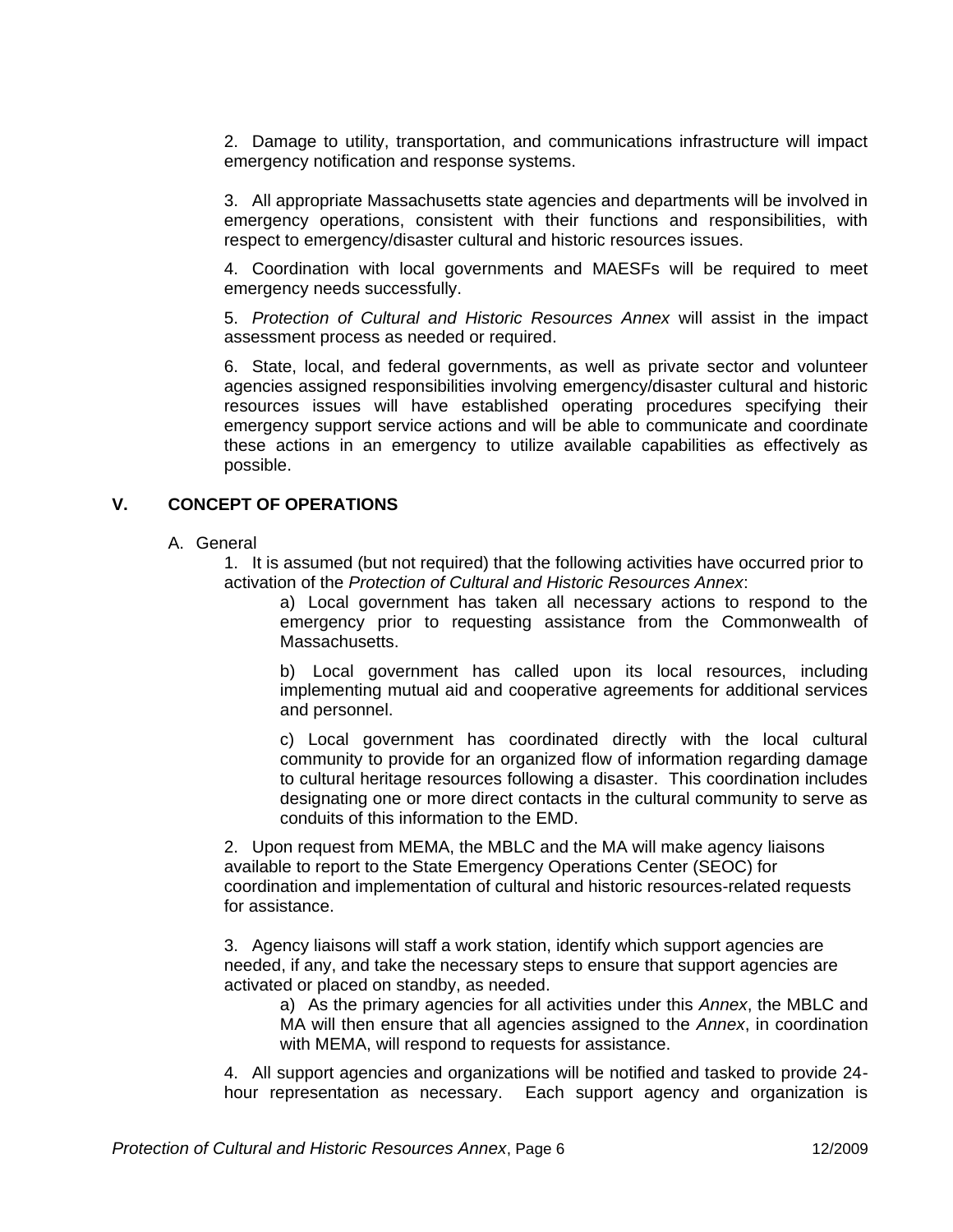responsible for securing sufficient program staff to report to and support the SEOC and to carry out the activities tasked to their organization on a continuous basis.

5. Individuals representing organizations that are staffing the SEOC should have extensive knowledge of the resources and capabilities of their respective agencies and organizations and have access to the appropriate authority for committing such resources.

6. Agencies and organizations functioning under the *Protection of Cultural and Historic Resources Annex* will retain operational control of their own resources in the field.

B. Organization

1. Personnel assigned to the SEOC from the MBLC and MA will provide daily direction for all assigned missions. The MBLC and MA, in coordination with MEMA, shall develop an organizational structure for directing, planning, prioritizing, implementing, and monitoring mission assignments from MEMA according to the MAESF concept.

2. Several agencies provide support for implementing the *Protection of Cultural and Historic Resources Annex*. Although the composition of the support agencies for the *Annex* will likely change as a result of the planning process, it is anticipated that these agencies will constitute the base for providing assistance to local governments following a major disaster or catastrophe. Additional adjunct organizations may be enlisted for their support of the Massachusetts *Protection of Cultural and Historic Resources Annex*. Adjunct organizations provide specialized assistance for specific tasks and will be identified as the need arises.

3. MBLC and MA fall under the Operations Section in the Incident Command System (ICS) for the purpose of tracking missions assigned to the MAESFs.

C. Mitigation and Preparedness

1. The MBLC will support the pre-screening of public libraries to serve as Disaster Recovery Centers (DRCs).

2. COSTEP will promote communication and coordination between the cultural and emergency management communities. This will include the development and maintenance of local command and control structures that include cultural and historic institutions and resources and emergency managers.

3. COSTEP will conduct outreach to cultural and historic institutions and resources to promote institutional planning. Such planning is understood to include assembling the human, financial, capital and technological resources and networks necessary to create and maintain an institutional culture that engages in hazard mitigation and emergency preparedness.

4. COSTEP will promote emergency preparedness training including but not limited to training in the Incident Command System (ICS), other FEMA training and MEMA training.

D. Notification

1. In the event of an emergency or disaster, the primary agencies will be notified by MEMA.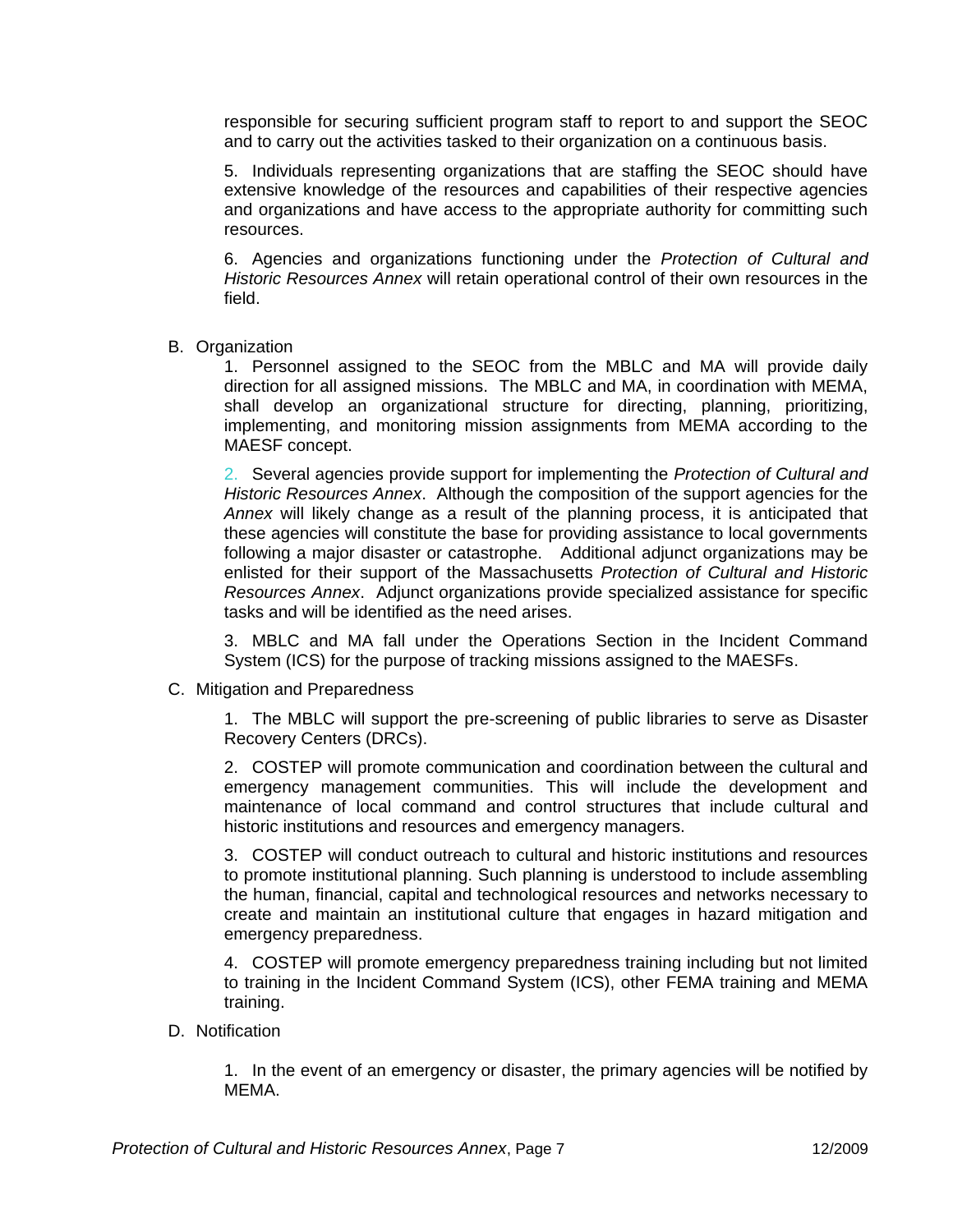2. The primary agencies will notify support agencies and request the assistance of MEMA as needed.

- E. Response Actions
	- 1. Initial Response Actions

a) The MBLC and MA will notify the appropriate support agencies to begin mobilization of resources and personnel and to commence operations.

b) Immediately following notification to activate the response phase of the *Annex*, the MBLC and MA will complete the following actions commensurate with emergency priorities within the state and based on the availability of resources:

- (1) Provide appropriate representation to the SEOC.
- (2) Maintain communications with the SEOC, obtain status reports, and keep the SEOC informed of progress.

c) Immediately following notification by the MBLC and MA to commence response actions, each support agency will complete the following actions:

- (1) Staff facilities, as necessary, in accordance with each agency's disaster recovery plan.
- (2) Provide for replacements of each agency's staff.
- (3) Provide for on-going needs relative to each agency's designated area of responsibility.
- (4) Provide personnel and resources for field assessment and response/recovery teams as necessary.

d) The SEOC will be staffed on a 24-hour schedule to interface and communicate with other agencies and prioritize response/recovery assistance requests.

e) All volunteer agencies not referenced above will coordinate directly with the MBLC, MA, and MEMA, through MAESF 5, as necessary.

f) MBLC and MA will coordinate with Federal Emergency Support Function 11 (ESF11) counterpart as needed.

F. Recovery Actions

1. MBLC and MA will coordinate through local command and control structures to determine the specific needs and priorities of cultural and historic resources. MBLC and MA will identify, mobilize, and deploy response team(s) to the emergency/disaster areas as needed and will coordinate with other MAESF primary and support agencies represented at the SEOC to provide support to aid in recovery efforts. MBLC and MA will request assistance from support agencies and identified adjunct organizations as necessary.

2. MBLC and MA will continue to coordinate assistance in the following areas:

a) Coordination and communication regarding preservation professionals, resources, and materials

b) Assist in locating secure and climatically stable storage facilities for items of historical and cultural significance that must be evacuated from their traditional storage facilities

c) Acquisition of essential materials and equipment required to stabilize, conserve and secure items of historical and cultural significance.